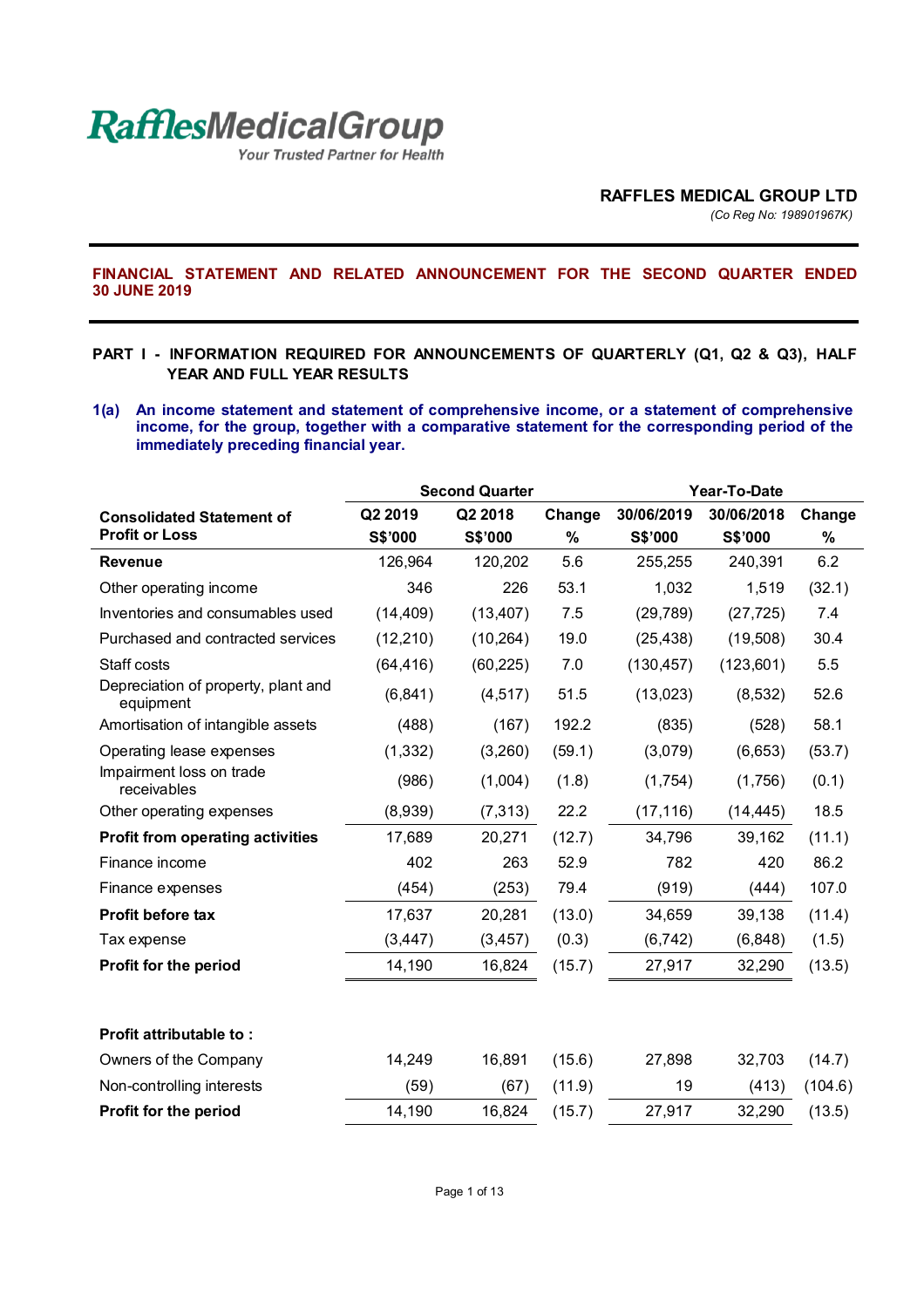Your Trusted Partner for Health

**1(a) An income statement and statement of comprehensive income, or a statement of comprehensive income, for the group, together with a comparative statement for the corresponding period of the immediately preceding financial year (Cont'd).** 

|                                                                          | <b>Second Quarter</b> |                |        | Year-To-Date   |                |        |  |
|--------------------------------------------------------------------------|-----------------------|----------------|--------|----------------|----------------|--------|--|
|                                                                          | Q2 2019               | Q2 2018        | Change | 30/06/2019     | 30/06/2018     | Change |  |
| <b>Consolidated statement of</b><br>comprehensive income                 | <b>S\$'000</b>        | <b>S\$'000</b> | %      | <b>S\$'000</b> | <b>S\$'000</b> | %      |  |
| <b>Profit for the period</b>                                             | 14,190                | 16,824         | (15.7) | 27,917         | 32,290         | (13.5) |  |
| Other comprehensive income                                               |                       |                |        |                |                |        |  |
| Items that are or may be reclassified<br>subsequently to profit or loss: |                       |                |        |                |                |        |  |
| Foreign currency translation differences<br>- foreign operations         | (4,740)               | (2,053)        | 130.9  | (1,025)        | (417)          | 145.8  |  |
| Total comprehensive income for the<br>period                             | 9,450                 | 14,771         | (36.0) | 26,892         | 31,873         | (15.6) |  |
| Total comprehensive income<br>attributable to:                           |                       |                |        |                |                |        |  |
| Owners of the company                                                    | 10.001                | 15,190         | (34.2) | 27,009         | 32,322         | (16.4) |  |
| Non-controlling interests                                                | (551)                 | (419)          | 31.5   | (117)          | (449)          | (73.9) |  |
| Total comprehensive income for the<br>period                             | 9,450                 | 14,771         | (36.0) | 26,892         | 31,873         | (15.6) |  |

#### **Explanatory notes to the Consolidated Statement of Profit or Loss**

- 1. Higher inventories and consumables used was due to increased sales of medical supplies and services.
- 2. More purchased and contracted services were mainly attributed to higher insurance claims in tandem with increased insurance premiums.
- 3. Depreciation increased mainly due to the recognition of right-of-use assets as a result of the adoption of the new Singapore Financial Reporting Standards (International) (SFRS(I)) 16 *Leases*.
- 4. Decrease in operating lease expenses was mainly due to the adoption of the new SFRS(I) 16 *Leases*, which resulted in a corresponding increase for depreciation.
- 5. Increased advertising and business promotion expenses as well as building and related expenses relating to the Raffles Specialist Centre and Raffles Hospital Chongqing accounted mainly for the higher other operating expenses in Q2 2019.
- 6. Profit for the period includes the following:

|                                                                              | <b>Second Quarter</b> |                | Year-To-Date   |                |  |
|------------------------------------------------------------------------------|-----------------------|----------------|----------------|----------------|--|
|                                                                              | Q2 2019               | Q2 2018        | 30/06/2019     | 30/06/2018     |  |
| Group                                                                        | <b>S\$'000</b>        | <b>S\$'000</b> | <b>S\$'000</b> | <b>S\$'000</b> |  |
| (a) Other operating income                                                   |                       |                |                |                |  |
| Gain on disposal of property, plant and equipment                            | 33                    | 9              | 33             | 53             |  |
| Foreign exchange gain                                                        |                       | 113            |                | 478            |  |
| (b) Other operating expenses                                                 |                       |                |                |                |  |
| Recovery of bad debts                                                        | (146)                 | (468)          | (237)          | (925)          |  |
| Property, plant and equipment written off                                    | 23                    | 18             | 31             | 63             |  |
| Write-off for stock obsolescence                                             | 49                    | 45             | 87             | 87             |  |
| Foreign exchange loss                                                        | 99                    |                | 137            |                |  |
| (c) Adjustment for under/overprovision of tax in respect of prior years:     |                       |                |                |                |  |
| Current tax expenses - (Over) / Under provision in<br>respect of prior years | (20)                  | 87             | (20)           | 87             |  |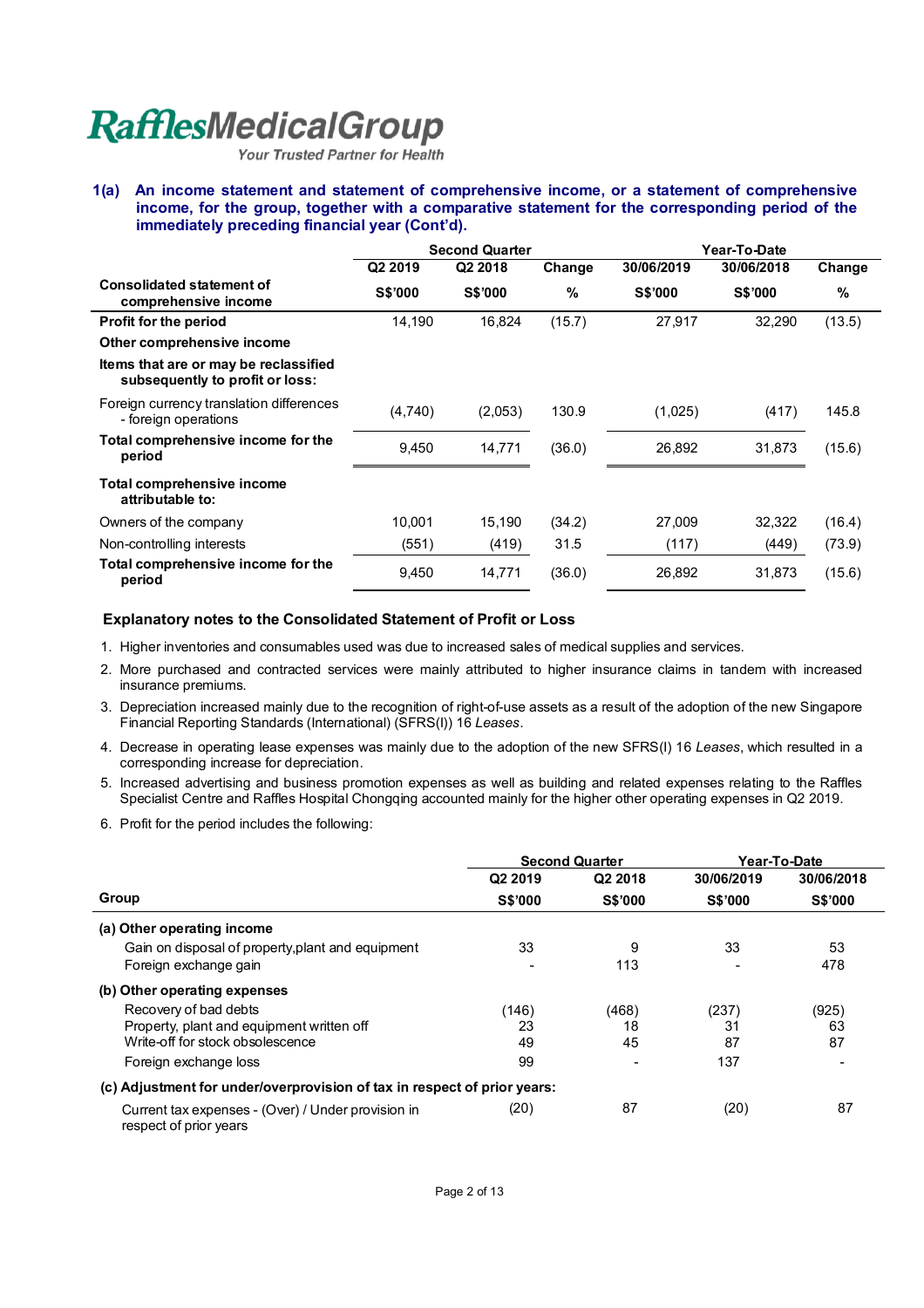#### **1(b)(i) A statement of financial position (for the issuer and group), together with a comparative statement as at the end of the immediately preceding financial year.**

|                                                         | Group          |            | Company    |                |  |
|---------------------------------------------------------|----------------|------------|------------|----------------|--|
|                                                         | 30/06/2019     | 31/12/2018 | 30/06/2019 | 31/12/2018     |  |
| <b>Statements of Financial Position</b>                 | <b>S\$'000</b> | S\$'000    | S\$'000    | <b>S\$'000</b> |  |
|                                                         |                |            |            |                |  |
| <b>Non-current assets</b>                               |                |            |            |                |  |
| Property, plant and equipment                           | 631,448        | 565,716    | 9,237      | 5,808          |  |
| Intangible assets and goodwill                          | 36,722         | 37,287     | 1,087      | 1,167          |  |
| Investment properties                                   | 311,167        | 311,160    |            |                |  |
| <b>Subsidiaries</b>                                     |                |            | 569,260    | 562,604        |  |
| Deferred tax assets                                     | 1,249          | 1,011      |            |                |  |
| Trade and other receivables                             | 2,183          | 2,590      | 5,790      | 5,869          |  |
|                                                         | 982,769        | 917,764    | 585,374    | 575,448        |  |
| <b>Current assets</b>                                   |                |            |            |                |  |
| Inventories                                             | 10,090         | 9,320      | 2,440      | 2,341          |  |
| Trade and other receivables                             | 92,652         | 83,221     | 124,954    | 151,955        |  |
| Cash and cash equivalents                               | 101,906        | 105,984    | 19,519     | 2,609          |  |
|                                                         | 204,648        | 198,525    | 146,913    | 156,905        |  |
| <b>Total assets</b>                                     | 1,187,417      | 1,116,289  | 732,287    | 732,353        |  |
|                                                         |                |            |            |                |  |
| Equity attributable to owners of the                    |                |            |            |                |  |
| Company                                                 | 393,331        | 365,332    | 393,331    | 365,332        |  |
| Share capital                                           | 426,601        | 435,157    | 258,302    | 290,560        |  |
| <b>Reserves</b>                                         | 819,932        | 800,489    | 651,633    | 655,892        |  |
|                                                         | 16,020         | 16,137     |            |                |  |
| <b>Non-controlling interests</b><br><b>Total equity</b> | 835,952        | 816,626    | 651,633    | 655,892        |  |
|                                                         |                |            |            |                |  |
| <b>Non-current liabilities</b>                          |                |            |            |                |  |
| Loans and borrowings                                    | 115,694        | 97,189     | 20,788     | 20,775         |  |
| Trade and other payables                                | 17,895         | 11,380     | 9,906      | 868            |  |
| Finance lease liabilities                               | 13,053         |            | 2,494      |                |  |
| Deferred tax liabilities                                | 4,716          | 4,765      | 644        | 644            |  |
|                                                         | 151,358        | 113,334    | 33,832     | 22,287         |  |
| <b>Current liabilities</b>                              |                |            |            |                |  |
| Loans and borrowings                                    | 9,282          | 19,307     | 9,282      | 19,307         |  |
| <b>Current tax liabilities</b>                          | 13,767         | 13,583     | 1,271      | 1,573          |  |
| Trade and other payables                                | 143,293        | 136,789    | 34,744     | 33,294         |  |
| Finance lease liabilities                               | 6,914          |            | 1,525      |                |  |
| Other financial liabilities                             | 2,768          | 2,790      |            |                |  |
| Insurance contract provisions                           | 24,083         | 13,860     |            |                |  |
|                                                         | 200,107        | 186,329    | 46,822     | 54,174         |  |
| <b>Total liabilities</b>                                | 351,465        | 299,663    | 80,654     | 76,461         |  |
| <b>Total equity and liabilities</b>                     | 1, 187, 417    | 1,116,289  | 732,287    | 732,353        |  |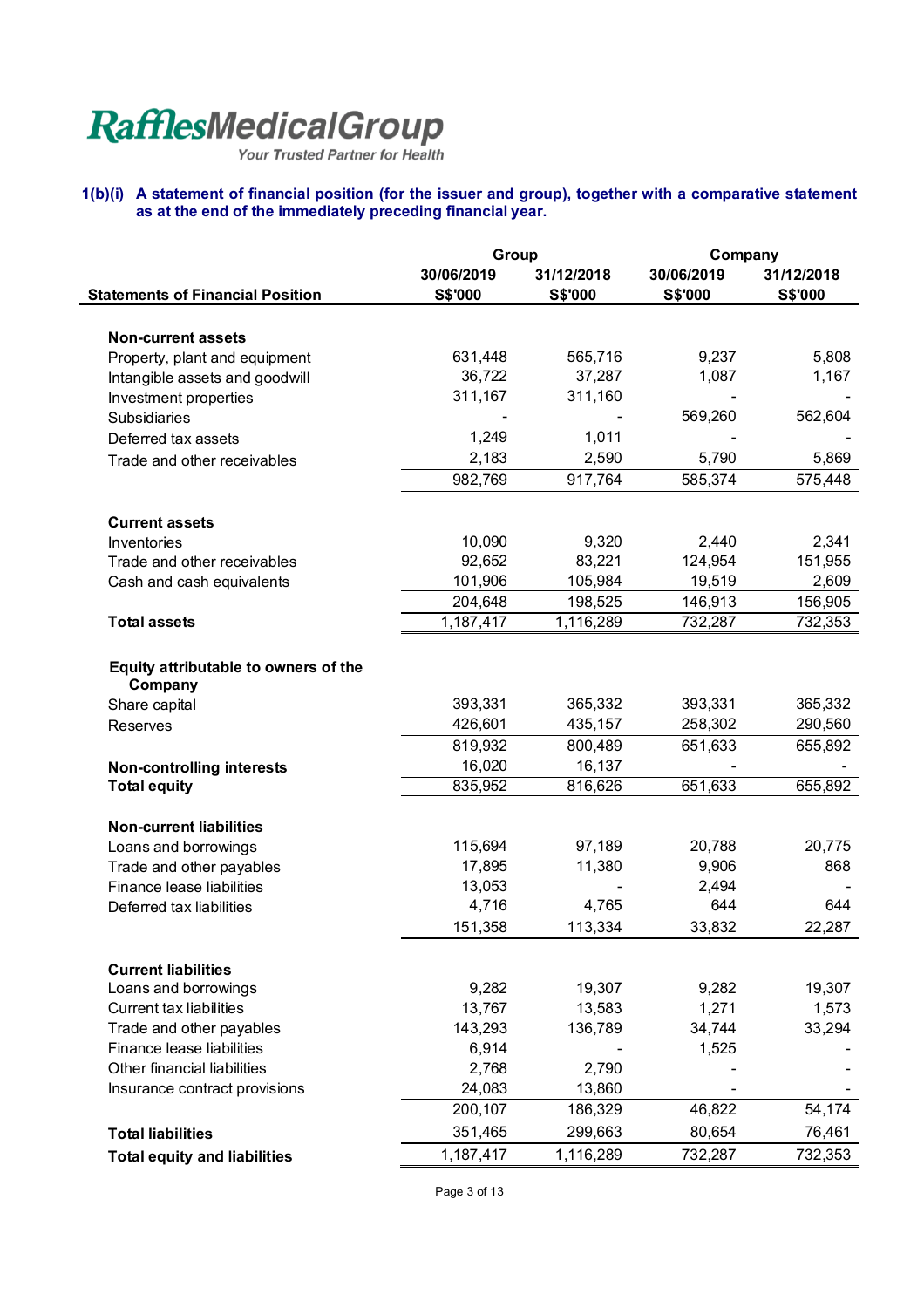Your Trusted Partner for Health

#### **1(b)(i) A statement of financial position (for the issuer and group), together with a comparative statement as at the end of the immediately preceding financial year. (Cont'd)**

#### **Explanatory notes to the Statement of Financial Position**

- 1. Property, plant and equipment increased by S\$65.7 million, largely due to the capital development expenditure for Raffles Hospital Chongqing and Raffles Hospital Shanghai as well as the recognition of right-of-use asset resulting from the adoption of the new SFRS(I) 16 *Leases*.
- 2. Trade and other receivables increased in tandem with higher volume of business in the Group.
- 3. The Group's net debt position increased from S\$10.5 million as at 31 December 2018 to S\$23.1 million as at 30 June 2019. This was primarily due to project expenditure incurred for Raffles Hospital Shanghai and Raffles Hospital Chongqing.
- 4. The increase in loans and borrowings was due to bank loans obtained to finance the project expenditure incurred for Raffles Hospital Shanghai and Raffles Hospital Chongqing.
- 5. Finance lease liabilities arose from the adoption of the new SFRS(I) 16 *Leases*. The lease liabilities relate to the present value of future lease payment due to the lessors.
- 6. Trade and other payables increased in tandem with higher volume of business in the Group.
- 7. Insurance contract provisions increased by S\$10.2 million, mainly due to higher provision for unearned premiums resulting from billings for premium from the Group's insurance business.

#### **1(b)(ii) Aggregate amount of group's borrowings and debt securities.**

#### **Amount repayable in one year or less, or on demand**

|                    | As at 30/06/2019     | As at 31/12/2018   |                      |
|--------------------|----------------------|--------------------|----------------------|
| Secured<br>S\$'000 | Unsecured<br>S\$'000 | Secured<br>S\$'000 | Unsecured<br>S\$'000 |
| -                  | 9.282                | -                  | 19.307               |

#### **Amount repayable after one year**

| As at 30/06/2019   |                      | As at 31/12/2018   |                      |
|--------------------|----------------------|--------------------|----------------------|
| Secured<br>S\$'000 | Unsecured<br>S\$'000 | Secured<br>S\$'000 | Unsecured<br>S\$'000 |
| -                  | 115.694              | -                  | 97.189               |

#### **Details of any collateral**

Nil.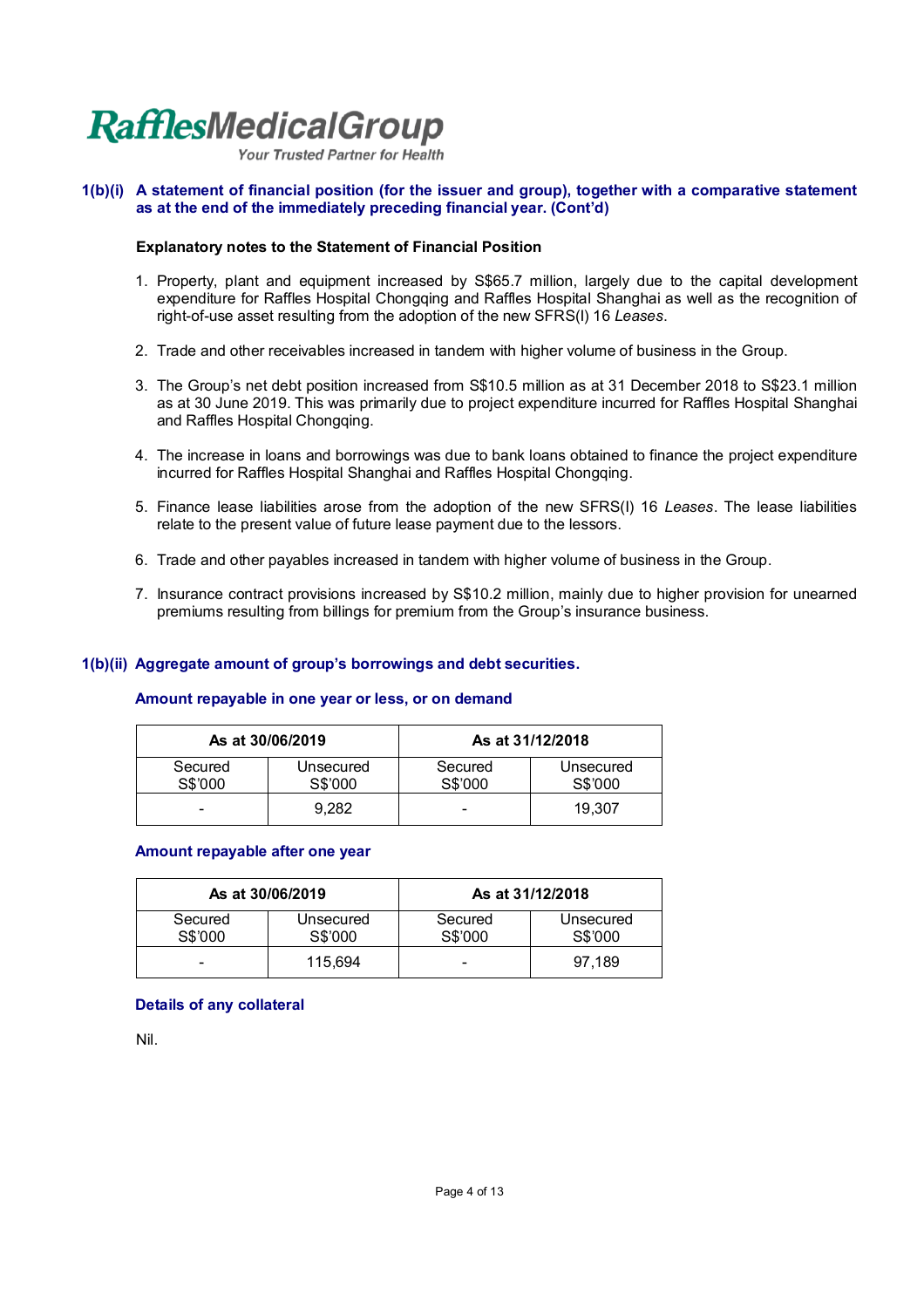Your Trusted Partner for Health

#### **1(c) A statement of cash flows (for the group), together with a comparative statement for the corresponding period of the immediately preceding financial year.**

|                                                         | Q2 2019        | Q2 2018        |
|---------------------------------------------------------|----------------|----------------|
| Cash flows from operating activities                    | <b>S\$'000</b> | <b>S\$'000</b> |
| Profit for the period                                   | 14,190         | 16,824         |
| Adjustments for:                                        |                |                |
| Amortisation of intangible assets                       | 488            | 167            |
| Depreciation of property, plant and equipment           | 6,841          | 4,517          |
| Equity-settled share-based payment transactions         | 207            | 225            |
| Finance expenses                                        | 454            | 253            |
| Finance income                                          | (402)          | (263)          |
| Gain on disposal of property, plant and equipment       | (33)           | (9)            |
| Property, plant and equipment written off               | 23             | 18             |
| Tax expense                                             | 3,447          | 3,457          |
|                                                         | 25,215         | 25,189         |
| Changes in working capital :                            |                |                |
| Inventories                                             | (204)          | 233            |
| Trade and other receivables                             | 1,773          | 9,957          |
| Trade and other payables                                | 2,109          | (8,800)        |
| Insurance contract provisions                           | (3, 473)       | (3,558)        |
| Cash generated from operations                          | 25,420         | 23,021         |
| Tax paid                                                | (5, 435)       | (3,864)        |
| Interest paid                                           | (1, 464)       | (288)          |
| Net cash from operating activities                      | 18,521         | 18,869         |
| Cash flows from investing activities                    |                |                |
| Acquisition of intangible assets                        | (212)          | (533)          |
| Interest received                                       | 398            | 216            |
| Proceeds from sales of property, plant and equipment    | 3              | 12             |
| Purchase of property, plant and equipment               | (18, 425)      | (7,802)        |
| Payment for investment properties under development     |                | (8,679)        |
| Net cash used in investing activities                   | (18, 236)      | (16, 786)      |
| Cash flows from financing activities                    |                |                |
| Dividends paid to owners of the Company                 | (8, 814)       | (6, 647)       |
| Loan from subsidiary's non-controlling interest         | 1,292          |                |
| Repurchase of own shares                                | (202)          |                |
| Proceeds from issue of shares under share option scheme | 247            | 96             |
| Proceeds from bank loans                                | 32,500         | 108,109        |
| Repayment of bank loans                                 | (32, 649)      | (88, 832)      |
| Payment of finance lease liabilities                    | (1,629)        |                |
| Net cash (used in)/from financing activities            | (9,255)        | 12,726         |
| Net (decrease)/increase in cash and cash equivalents    | (8,970)        | 14,809         |
| Cash and cash equivalents at 1 April                    | 110,740        | 94,008         |
| Effect of exchange rate fluctuations on cash held       | (949)          | (408)          |
| Cash and cash equivalents at 30 June                    | 100,821        | 108,409        |

#### **Explanatory notes to the Statement of Cash Flows**

The cash and cash equivalents for the statement of cash flows presentation excluded an amount of S\$1.1 million (US\$0.8 million) deposited in an escrow account of a subsidiary. The Group's cash and cash equivalents decreased by S\$9.9 million from S\$110.7 million as at 31 March 2019 to S\$100.8 million as at 30 June 2019. This was mainly due to purchase of property, plant and equipment of S\$18.4 million, payment of finance lease liabilities of S\$1.6 million and dividends payment of S\$8.8 million, offset by strong operating cash flows generated by the Group.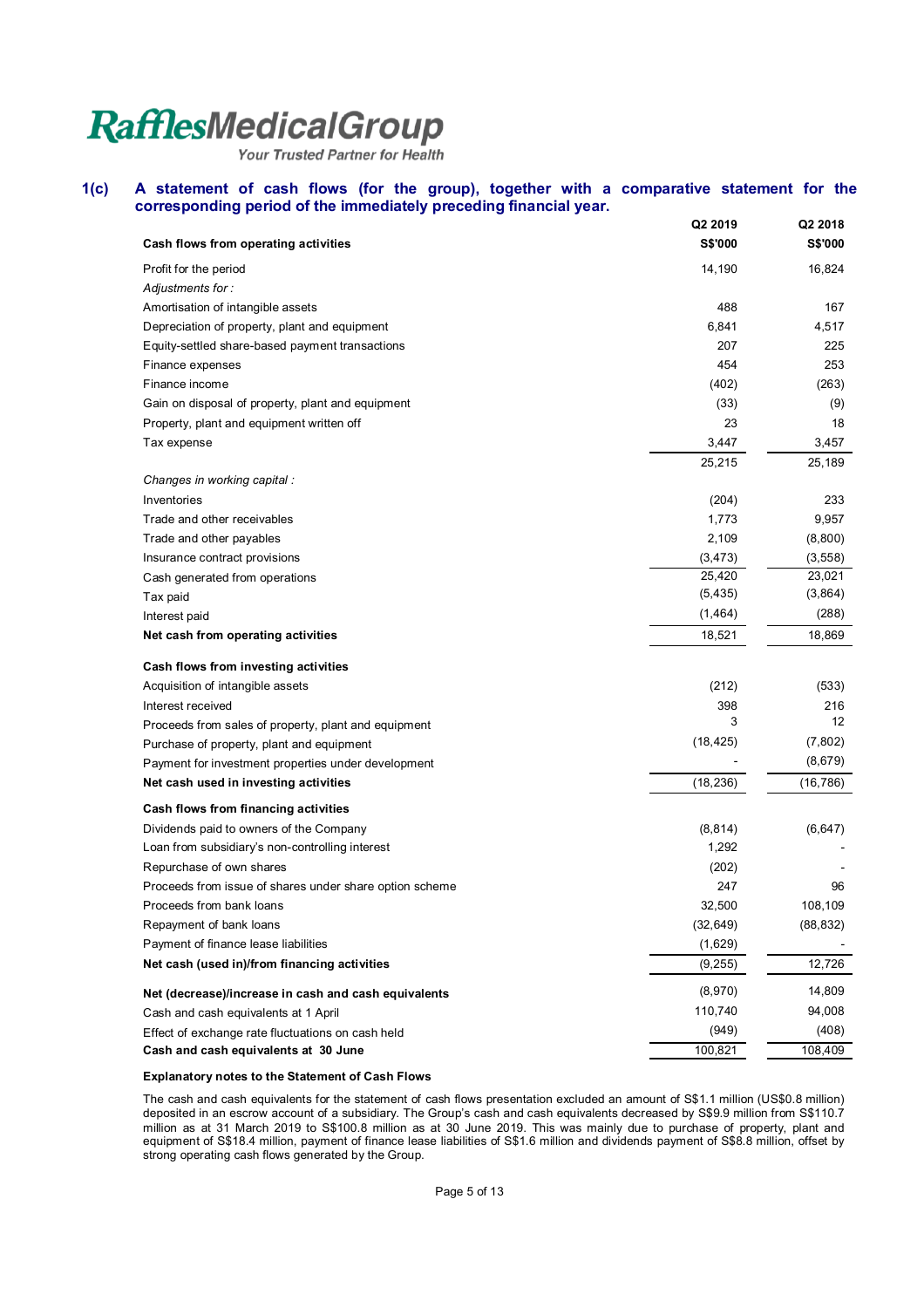**1(d)(i) A statement (for the issuer and group) showing either (i) all changes in equity or (ii) changes in equity other than those arising from capitalisation issues and distributions to shareholders, together with a comparative statement for the corresponding period of the immediately preceding financial year.** 

| Group                                                                                                                                                 | Share<br>capital<br>S\$'000 | <b>Translation</b><br>reserve<br><b>S\$'000</b> | Share<br>option<br>reserve<br>S\$'000 | Revaluation<br>reserve<br>S\$'000 | Other<br>reserve<br>S\$'000 | <b>Accumulated</b><br>profits<br>S\$'000 | Total<br>attributable<br>to owners<br>of the<br>Company<br>S\$'000 | Non-<br>controlling<br>interests<br>S\$'000 | Total<br>equity<br><b>S\$'000</b> |
|-------------------------------------------------------------------------------------------------------------------------------------------------------|-----------------------------|-------------------------------------------------|---------------------------------------|-----------------------------------|-----------------------------|------------------------------------------|--------------------------------------------------------------------|---------------------------------------------|-----------------------------------|
| At 1 April 2018                                                                                                                                       | 340,500                     | 1,036                                           | 26,769                                | 1,712                             | (3,945)                     | 386,753                                  | 752,825                                                            | 17,545                                      | 770,370                           |
| <b>Total comprehensive</b><br>income for the period                                                                                                   |                             |                                                 |                                       |                                   |                             |                                          |                                                                    |                                             |                                   |
| Profit for the period                                                                                                                                 | $\blacksquare$              | $\blacksquare$                                  |                                       | $\blacksquare$                    | $\blacksquare$              | 16,891                                   | 16,891                                                             | (67)                                        | 16,824                            |
| Other comprehensive<br>income                                                                                                                         |                             |                                                 |                                       |                                   |                             |                                          |                                                                    |                                             |                                   |
| Foreign currency translation<br>differences - foreign<br>operations                                                                                   |                             | (1,701)                                         |                                       |                                   |                             |                                          | (1,701)                                                            | (352)                                       | (2,053)                           |
| <b>Total other</b><br>comprehensive income<br>for the period                                                                                          |                             | (1,701)                                         |                                       |                                   |                             |                                          | (1,701)                                                            | (352)                                       | (2,053)                           |
| <b>Total comprehensive</b><br>income for the period                                                                                                   |                             | (1,701)                                         |                                       |                                   |                             | 16,891                                   | 15,190                                                             | (419)                                       | 14,771                            |
| <b>Transactions with</b><br>owners, recognised<br>directly in equity                                                                                  |                             |                                                 |                                       |                                   |                             |                                          |                                                                    |                                             |                                   |
| Contributions by and<br>distributions to owners                                                                                                       |                             |                                                 |                                       |                                   |                             |                                          |                                                                    |                                             |                                   |
| Issue of shares upon the<br>exercise of options under<br>Raffles Medical Group<br><b>Employees' Share Option</b><br>Scheme                            | 96                          |                                                 |                                       |                                   |                             |                                          | 96                                                                 |                                             | 96                                |
| Issue of shares in lieu of<br>cash dividends of 1.75<br>cents per ordinary share<br>pursuant to Raffles<br>Medical Group Ltd Scrip<br>Dividend Scheme | 24,360                      |                                                 |                                       |                                   |                             |                                          | 24,360                                                             |                                             | 24,360                            |
| Value of employee services<br>received for issue of<br>share options                                                                                  |                             |                                                 | 225                                   |                                   |                             |                                          | 225                                                                |                                             | 225                               |
| Final dividend paid of 1.75<br>cents per ordinary share<br>- Cash                                                                                     |                             |                                                 |                                       |                                   |                             | (6, 647)                                 | (6, 647)                                                           |                                             | (6, 647)                          |
| Final dividend paid of 1.75<br>cents per ordinary share<br>$-$ Scrip                                                                                  |                             |                                                 |                                       |                                   |                             | (24, 360)                                | (24, 360)                                                          |                                             | (24, 360)                         |
| <b>Total contributions by</b><br>and distributions to<br>owners                                                                                       | 24,456                      |                                                 | 225                                   |                                   | $\overline{\phantom{a}}$    | (31,007)                                 | (6, 326)                                                           |                                             | (6,326)                           |
| Changes in ownership<br>interests in subsidiaries                                                                                                     |                             |                                                 |                                       |                                   |                             |                                          |                                                                    |                                             |                                   |
| Present value of the<br>exercise price of written<br>put options                                                                                      |                             |                                                 |                                       |                                   | 425                         |                                          | 425                                                                |                                             | 425                               |
| Total changes in<br>ownership interests in<br>subsidiaries                                                                                            |                             |                                                 |                                       |                                   | 425                         |                                          | 425                                                                |                                             | 425                               |
| <b>Total transactions with</b><br>owners                                                                                                              | 24,456                      |                                                 | 225                                   |                                   | 425                         | (31,007)                                 | (5,901)                                                            |                                             | (5,901)                           |
| At 30 June 2018                                                                                                                                       | 364,956                     | (665)                                           | 26,994                                | 1,712                             | (3,520)                     | 372,637                                  | 762,114                                                            | 17,126                                      | 779,240                           |

Page 6 of 13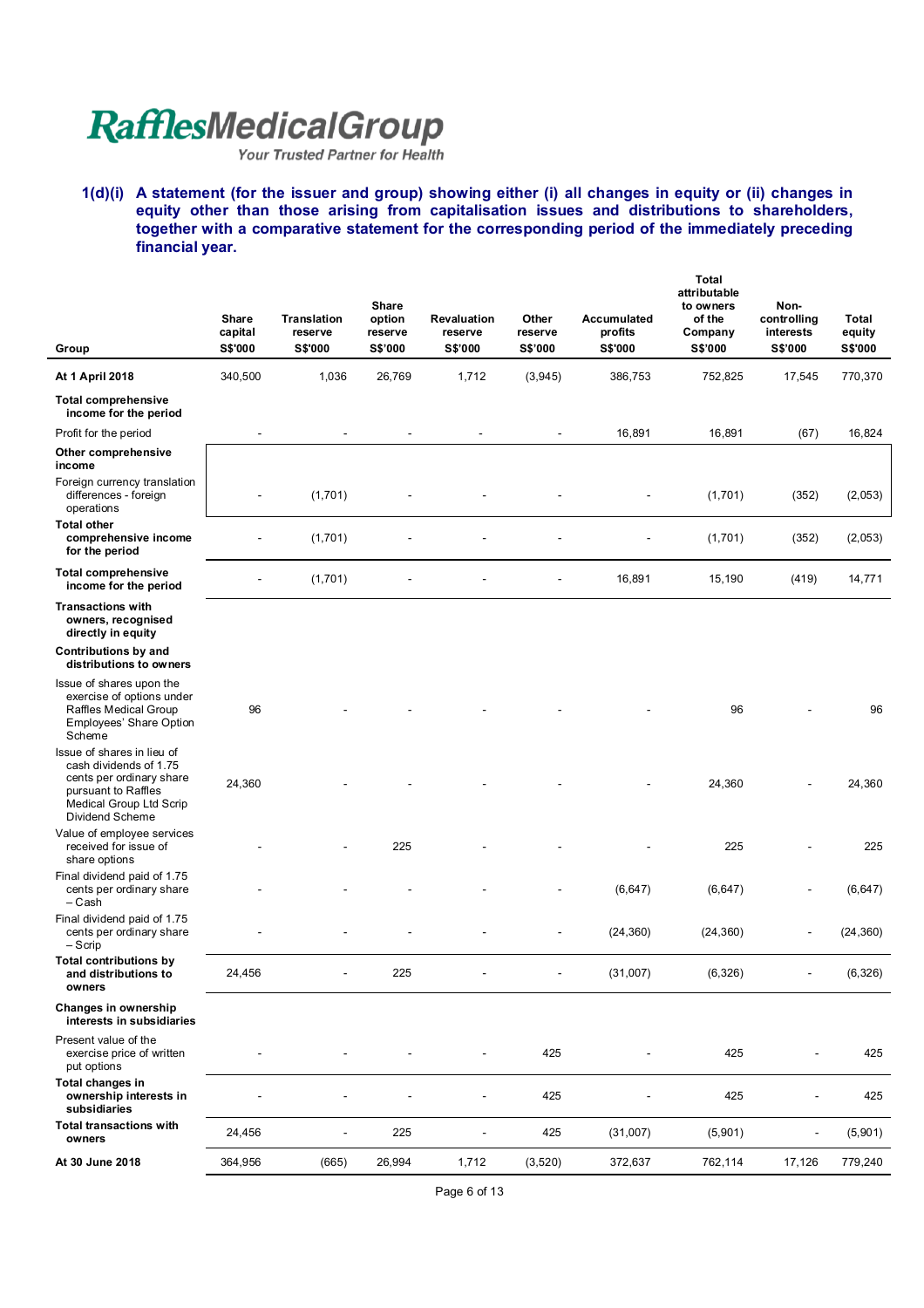**1(d)(i) A statement (for the issuer and group) showing either (i) all changes in equity or (ii) changes in equity other than those arising from capitalisation issues and distributions to shareholders, together with a comparative statement for the corresponding period of the immediately preceding financial year (Cont'd).** 

| Group                                                                                                                                                        | Share<br>capital<br><b>S\$'000</b> | <b>Translation</b><br>reserve<br>S\$'000 | <b>Share</b><br>option<br>reserve<br>S\$'000 | Revaluation<br>reserve<br><b>S\$'000</b> | Other<br>reserve<br>S\$'000 | <b>Reserve</b><br>for own<br>shares<br>S\$'000 | Accumulated<br>profits<br><b>S\$'000</b> | Total<br>attributable<br>to owners<br>of the<br>Company<br>S\$'000 | Non-<br>controlling<br>interests<br>S\$'000 | Total<br>equity<br><b>S\$'000</b> |
|--------------------------------------------------------------------------------------------------------------------------------------------------------------|------------------------------------|------------------------------------------|----------------------------------------------|------------------------------------------|-----------------------------|------------------------------------------------|------------------------------------------|--------------------------------------------------------------------|---------------------------------------------|-----------------------------------|
| At 1 April 2019                                                                                                                                              | 365,928                            | (2, 772)                                 | 28,033                                       | 16,367                                   | (4, 725)                    |                                                | 415,656                                  | 818,487                                                            | 16,571                                      | 835,058                           |
| <b>Total comprehensive</b><br>income for the period                                                                                                          |                                    |                                          |                                              |                                          |                             |                                                |                                          |                                                                    |                                             |                                   |
| Profit for the period                                                                                                                                        |                                    |                                          |                                              |                                          |                             | $\blacksquare$                                 | 14,249                                   | 14,249                                                             | (59)                                        | 14,190                            |
| Other comprehensive<br>income                                                                                                                                |                                    |                                          |                                              |                                          |                             |                                                |                                          |                                                                    |                                             |                                   |
| Foreign currency translation<br>differences - foreign<br>operations                                                                                          |                                    | (4, 248)                                 |                                              |                                          |                             |                                                |                                          | (4, 248)                                                           | (492)                                       | (4,740)                           |
| <b>Total other</b><br>comprehensive income<br>for the period                                                                                                 |                                    | (4, 248)                                 |                                              |                                          |                             |                                                |                                          | (4, 248)                                                           | (492)                                       | (4,740)                           |
| <b>Total comprehensive</b><br>income for the period                                                                                                          |                                    | (4, 248)                                 |                                              |                                          |                             |                                                | 14,249                                   | 10,001                                                             | (551)                                       | 9,450                             |
| <b>Transactions with</b><br>owners, recognised<br>directly in equity                                                                                         |                                    |                                          |                                              |                                          |                             |                                                |                                          |                                                                    |                                             |                                   |
| Contributions by and<br>distributions to owners                                                                                                              |                                    |                                          |                                              |                                          |                             |                                                |                                          |                                                                    |                                             |                                   |
| Issue of shares upon the<br>exercise of options under<br>Raffles Medical Group<br>Employees' Share Option<br>Scheme                                          | 247                                |                                          |                                              |                                          |                             |                                                |                                          | 247                                                                |                                             | 247                               |
| Issue of shares in lieu of<br>cash dividends of 2.00<br>cents per ordinary share<br>pursuant to Raffles<br>Medical Group Ltd Scrip<br><b>Dividend Scheme</b> | 27,156                             |                                          |                                              |                                          |                             |                                                |                                          | 27,156                                                             |                                             | 27,156                            |
| Repurchase of own shares                                                                                                                                     |                                    |                                          |                                              |                                          |                             | (202)                                          |                                          | (202)                                                              |                                             | (202)                             |
| Value of employee services<br>received for issue of<br>share options                                                                                         |                                    |                                          | 207                                          |                                          |                             |                                                |                                          | 207                                                                |                                             | 207                               |
| Final dividend paid of 2.00<br>cents per ordinary share<br>– Cash                                                                                            |                                    |                                          |                                              |                                          |                             |                                                | (8, 814)                                 | (8, 814)                                                           |                                             | (8, 814)                          |
| Final dividend paid of 2.00<br>cents per ordinary share<br>$-$ Scrip                                                                                         |                                    |                                          |                                              |                                          |                             |                                                | (27, 156)                                | (27, 156)                                                          |                                             | (27, 156)                         |
| <b>Total contributions by</b><br>and distributions to<br>owners                                                                                              | 27,403                             |                                          | 207                                          |                                          | $\blacksquare$              | (202)                                          | (35,970)                                 | (8, 562)                                                           |                                             | (8, 562)                          |
| Changes in ownership<br>interests in subsidiaries                                                                                                            |                                    |                                          |                                              |                                          |                             |                                                |                                          |                                                                    |                                             |                                   |
| Present value of the<br>exercise price of written<br>put options                                                                                             |                                    |                                          |                                              |                                          | 6                           |                                                |                                          | 6                                                                  |                                             | 6                                 |
| Total changes in<br>ownership interests in<br>subsidiaries                                                                                                   |                                    |                                          |                                              |                                          | 6                           |                                                |                                          | 6                                                                  |                                             | 6                                 |
| <b>Total transactions with</b><br>owners                                                                                                                     | 27,403                             |                                          | 207                                          |                                          | 6                           | (202)                                          | (35,970)                                 | (8, 556)                                                           |                                             | (8, 556)                          |
| At 30 June 2019                                                                                                                                              | 393,331                            | (7,020)                                  | 28,240                                       | 16,367                                   | (4, 719)                    | (202)                                          | 393,935                                  | 819,932                                                            | 16,020                                      | 835,952                           |

Page 7 of 13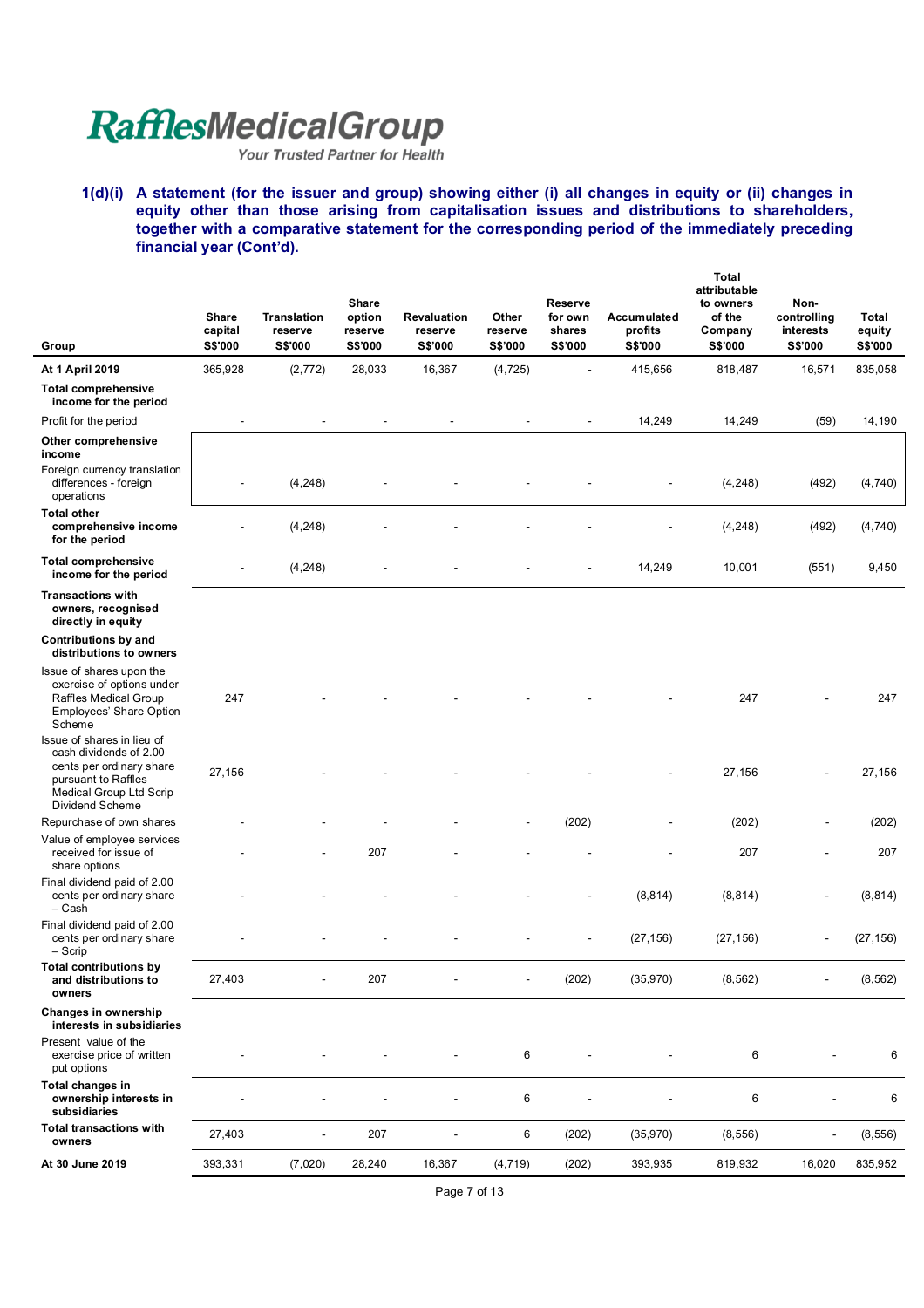**1(d)(i) A statement (for the issuer and group) showing either (i) all changes in equity or (ii) changes in equity other than those arising from capitalisation issues and distributions to shareholders, together with a comparative statement for the corresponding period of the immediately preceding financial year (Cont'd).**   $\overline{\phantom{a}}$ 

| Company                                                                                                                                      | <b>Share</b><br>capital<br><b>S\$'000</b> | <b>Share</b><br>option<br>reserve<br><b>S\$'000</b> | <b>Reserve for</b><br>own shares<br>S\$'000 | Accumulated<br>profits<br><b>S\$'000</b> | <b>Total</b><br><b>S\$'000</b> |
|----------------------------------------------------------------------------------------------------------------------------------------------|-------------------------------------------|-----------------------------------------------------|---------------------------------------------|------------------------------------------|--------------------------------|
|                                                                                                                                              |                                           |                                                     |                                             |                                          |                                |
| <b>At 1 April 2018</b>                                                                                                                       | 340,500                                   | 26,769                                              |                                             | 243,505                                  | 610,774                        |
| Total comprehensive income for the period                                                                                                    |                                           |                                                     |                                             |                                          |                                |
| Profit for the period                                                                                                                        |                                           |                                                     |                                             | 1,640                                    | 1,640                          |
| Total comprehensive income for the period                                                                                                    |                                           |                                                     |                                             | 1,640                                    | 1,640                          |
| Transactions with owners, recognised directly<br>in equity                                                                                   |                                           |                                                     |                                             |                                          |                                |
| Contributions by and distributions to owners                                                                                                 |                                           |                                                     |                                             |                                          |                                |
| Issue of shares upon the exercise of options under<br>Raffles Medical Group Employees' Share<br><b>Option Scheme</b>                         | 96                                        |                                                     |                                             |                                          | 96                             |
| Issue of shares in lieu of cash dividends of 1.75<br>cents per ordinary share pursuant to Raffles<br>Medical Group Ltd Scrip Dividend Scheme | 24,360                                    |                                                     |                                             |                                          | 24,360                         |
| Value of employee services received for issue of<br>share options                                                                            |                                           | 225                                                 |                                             |                                          | 225                            |
| Final dividend paid of 1.75 cents per ordinary share<br>- Cash                                                                               |                                           |                                                     |                                             | (6,647)                                  | (6, 647)                       |
| Final dividend paid of 1.75 cents per ordinary share<br>- Scrip                                                                              |                                           |                                                     |                                             | (24, 360)                                | (24, 360)                      |
| Total contributions by and distributions to<br>owners                                                                                        | 24,456                                    | 225                                                 |                                             | (31,007)                                 | (6,326)                        |
| At 30 June 2018                                                                                                                              | 364,956                                   | 26,994                                              |                                             | 214,138                                  | 606,088                        |
|                                                                                                                                              |                                           |                                                     |                                             |                                          |                                |
| <b>At 1 April 2019</b>                                                                                                                       | 365,928                                   | 28,033                                              |                                             | 264,345                                  | 658,306                        |
| Total comprehensive income for the period                                                                                                    |                                           |                                                     |                                             |                                          |                                |
| Profit for the period                                                                                                                        |                                           |                                                     |                                             | 1,889                                    | 1,889                          |
| Total comprehensive income for the period<br>Transactions with owners, recognised directly                                                   |                                           |                                                     |                                             | 1,889                                    | 1,889                          |
| in equity                                                                                                                                    |                                           |                                                     |                                             |                                          |                                |
| Contributions by and distributions to owners                                                                                                 |                                           |                                                     |                                             |                                          |                                |
| Issue of shares upon the exercise of options under<br>Raffles Medical Group Employees' Share<br><b>Option Scheme</b>                         | 247                                       |                                                     |                                             |                                          | 247                            |
| Issue of shares in lieu of cash dividends of 2.00<br>cents per ordinary share pursuant to Raffles<br>Medical Group Ltd Scrip Dividend Scheme | 27,156                                    |                                                     |                                             |                                          | 27,156                         |
| Repurchase of own shares                                                                                                                     |                                           |                                                     | (202)                                       |                                          | (202)                          |
| Value of employee services received for issue of<br>share options                                                                            |                                           | 207                                                 |                                             |                                          | 207                            |
| Final dividend paid of 2.00 cents per ordinary share<br>- Cash                                                                               |                                           |                                                     |                                             | (8, 814)                                 | (8, 814)                       |
| Final dividend paid of 2.00 cents per ordinary share<br>- Scrip                                                                              |                                           |                                                     |                                             | (27, 156)                                | (27, 156)                      |
| Total contributions by and distributions to<br>owners                                                                                        | 27,403                                    | 207                                                 | (202)                                       | (35, 970)                                | (8, 562)                       |
| At 30 June 2019                                                                                                                              | 393,331                                   | 28,240                                              | (202)                                       | 230,264                                  | 651,633                        |

Page 8 of 13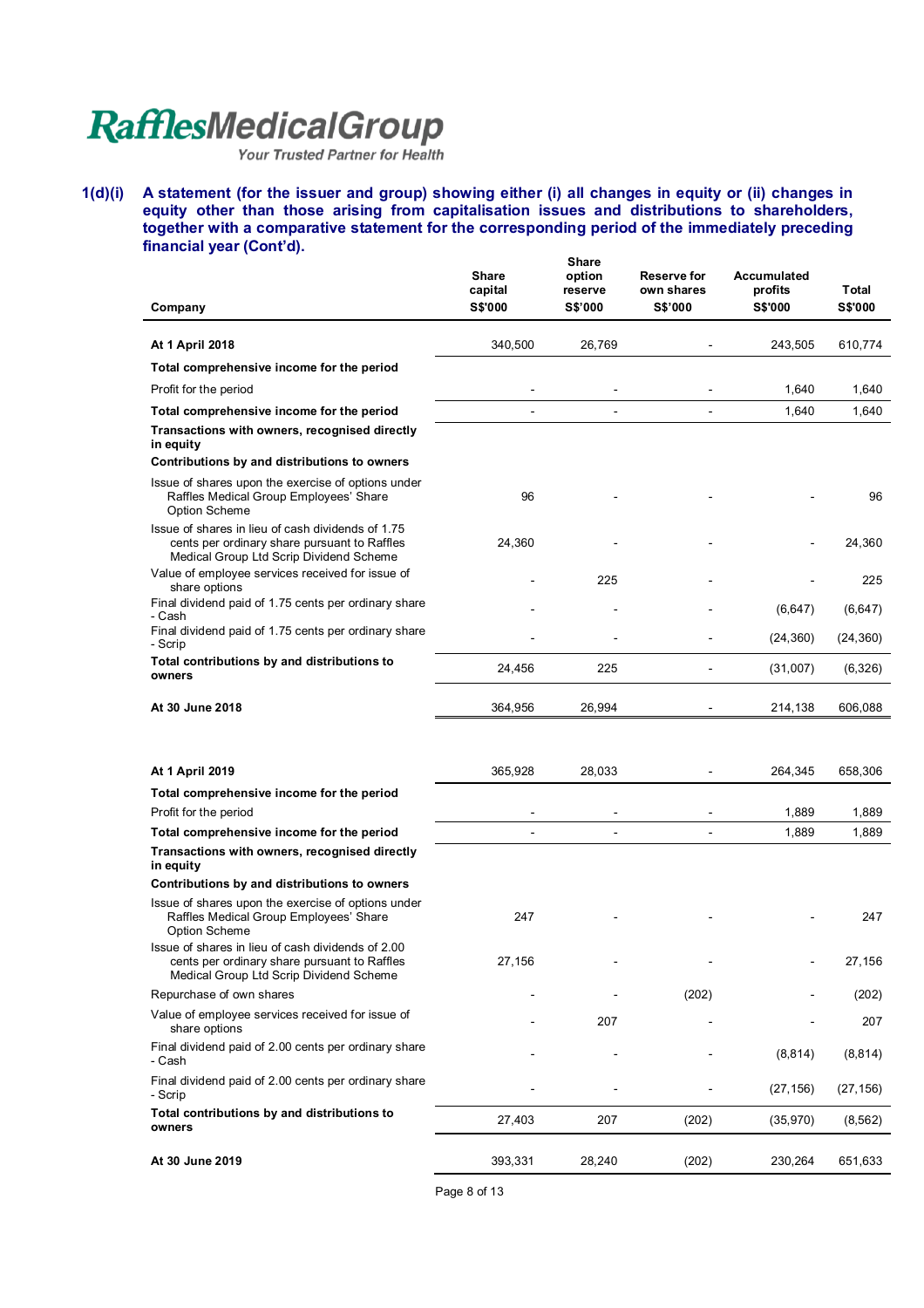Your Trusted Partner for Health

**1(d)(ii) Details of any changes in the company's share capital arising from rights issue, bonus issue, share buy-backs, exercise of share options or warrants, conversion of other issues of equity securities, issue of shares for cash or as consideration for acquisition or for any other purpose since the end of the previous period reported on. State the number of shares that may be issued on conversion of all the outstanding convertibles, if any, against the total number of issued shares excluding treasury shares and subsidiary holdings of the issuer, as at the end of the current financial period reported on and as at the end of the corresponding period of the immediately preceding financial year. State also the number of shares held as treasury shares and the number of subsidiary holdings, if any, and the percentage of the aggregate number of treasury shares and subsidiary holdings held against the total number of shares outstanding in a class that is listed as at the end of the current financial period reported on and as at the end of the corresponding period of the immediately preceding financial year.**

During the second quarter ended 30 June 2019, the Company issued a total of 389,000 new ordinary shares, upon the exercise of options under the Raffles Medical Group Share Option Schemes.

| Exercise price per share    | S\$0.26 | S\$0.55 | S\$0.73 | S\$0.78 | S\$1.09 |
|-----------------------------|---------|---------|---------|---------|---------|
| Number of new shares issued | 33,000  | 153.000 | 97.000  | 103.000 | 3.000   |

As at 30 June 2019, there were outstanding options for conversion into 62,495,000 (30 June 2018: 58,802,000) ordinary shares. The Company holds 200,000 treasury shares and there is no subsidiary holdings as at 30 June 2019 (30 June 2018: Nil).

The treasury shares held represent 0.01% (30 June 2018: Nil) of the total number of issued shares (excluding treasury shares).

#### **1(d)(iii) To show the total number of issued shares excluding treasury shares as at the end of the current financial period and as at end of the immediately preceding year.**

|                                                   | 30/06/2019    | 31/12/2018    |
|---------------------------------------------------|---------------|---------------|
| Number of issued shares excluding treasury shares | 1,827,817,757 | 1,797,174,400 |

#### **1(d)(iv) A statement showing all sales, transfers, cancellation and/or use of treasury shares as at the end of the current financial period reported on.**

|                                | <b>Number of treasury</b><br>shares |
|--------------------------------|-------------------------------------|
| Balance as at 1 April 2019     | -                                   |
| Acquisition of treasury shares | 200,000                             |
| Balance as at 30 June 2019     | 200,000                             |

#### **1(d)(v) A statement showing all sales, transfers, cancellation and/or use of subsidiary holdings as at the end of the current financial period reported on.**

There were no sales, transfers, cancellation and/or use of subsidiary holdings as at 30 June 2019 (30 June 2018: Nil).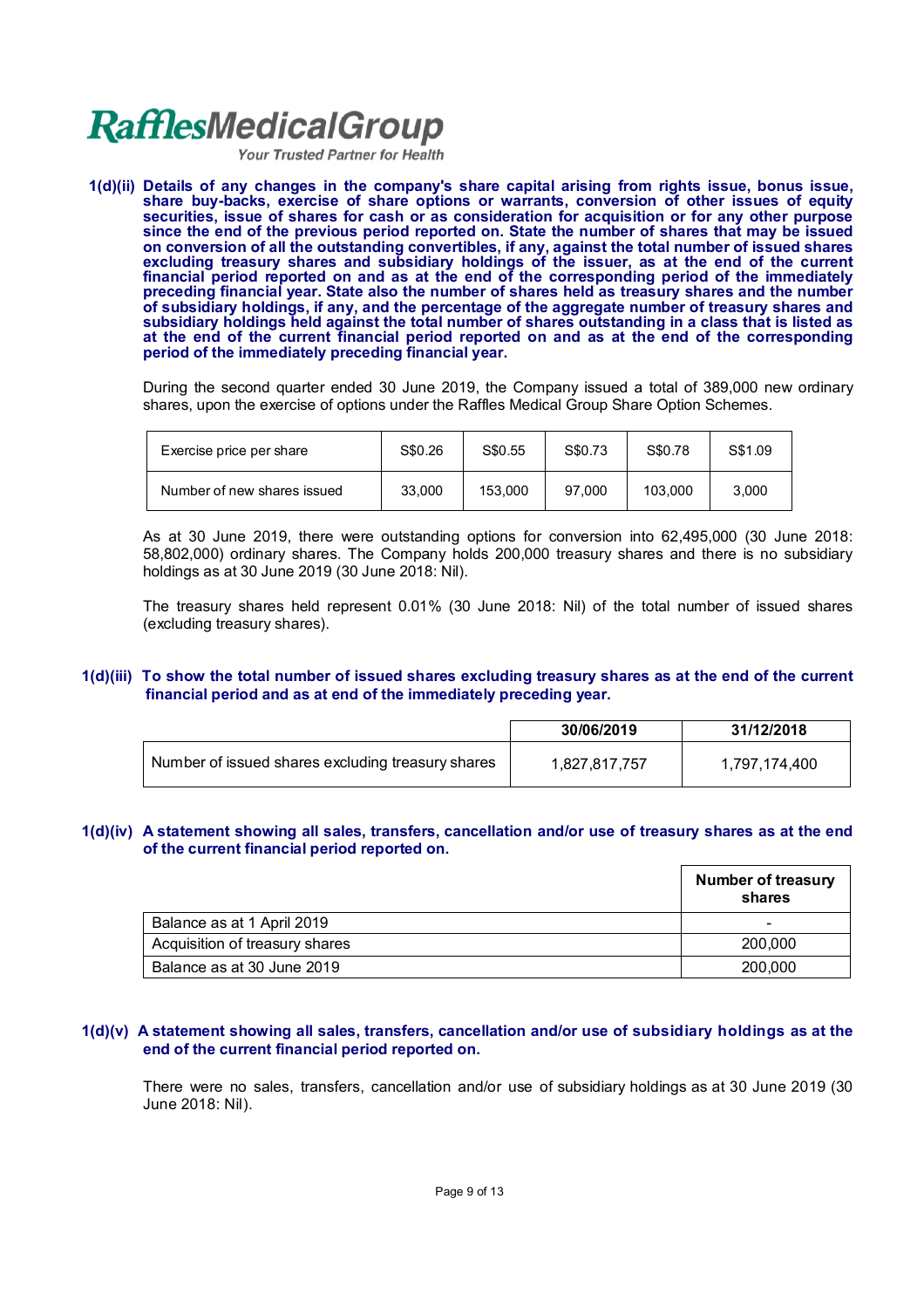**Your Trusted Partner for Health** 

**2. Whether the figures have been audited or reviewed and in accordance with which auditing standard or practice.**

The financial statements on consolidated results for the second quarter ended 30 June 2019 have not been audited or reviewed.

#### **3. Where the figures have been audited or reviewed, the auditors' report (including any qualifications or emphasis of a matter).**

Not applicable.

#### **4. Whether the same accounting policies and methods of computation as in the issuer's most recently audited annual financial statements have been applied.**

Accounting policies and methods of computation used in the consolidated financial statements for the second quarter ended 30 June 2019 are consistent with those applied in the financial statements for the year ended 31 December 2018, except for the adoption of accounting standards (including its consequential amendments) and interpretations applicable for the financial period beginning 1 January 2019 as disclosed in item 5 below.

#### **5. If there are any changes in the accounting policies and methods of computation, including any required by an accounting standard, what has changed, as well as the reasons for, and the effect of, the change.**

The adoption of new and revised standards did not have substantial effect on the financial performance and position of the Group except for the adoption of Singapore Financial Reporting Standards (International) (SFRS(I)) 16 *Leases* which took effect on 1 January 2019, using the modified retrospective approach. In compliance with SFRS(I) 16 *Leases*, the Group has applied the practical expedient to recognise the amount of right-of-use assets equal to the lease liabilities, adjusted by the amount of accrued lease payment related to that lease recognised in the statement of financial position immediately before 1 January 2019.

#### **6. Earnings per ordinary share of the group for the current financial period reported on and the corresponding period of the immediately preceding financial year, after deducting any provision for preference dividends.**

|                                                                    | <b>Second Quarter</b> |                     | Year-To-Date |              |
|--------------------------------------------------------------------|-----------------------|---------------------|--------------|--------------|
|                                                                    | Q <sub>2</sub> 2019   | Q <sub>2</sub> 2018 | 30/06/2019   | 30/06/2018   |
| Earnings per ordinary share for the<br>year based on 1(a) above :- |                       |                     |              |              |
| (i) Basic earnings per share [A]                                   | 0.79 cents            | $0.95$ cents        | $1.55$ cents | $1.85$ cents |
| (ii) Diluted earnings per share [B]                                | $0.79$ cents          | $0.95$ cents        | $1.55$ cents | 1.84 cents   |

[A] The calculation of earnings per ordinary share for the quarter and half year ended 30 June 2019 were based on weighted average number of shares 1,799,610,756 (Q2 2018: 1,772,369,089) and 1,798,535,723 (First Half 2018: 1,771,798,699) respectively in issue during the period.

 [B] The calculation of earnings per ordinary share (on a fully diluted basis) for the quarter and half year ended 30 June 2019 were based on weighted average number of shares of 1,802,269,793 (Q2 2018: 1,776,487,880) and 1,801,419,050 (First Half 2018: 1,776,144,402) respectively in issue during the period.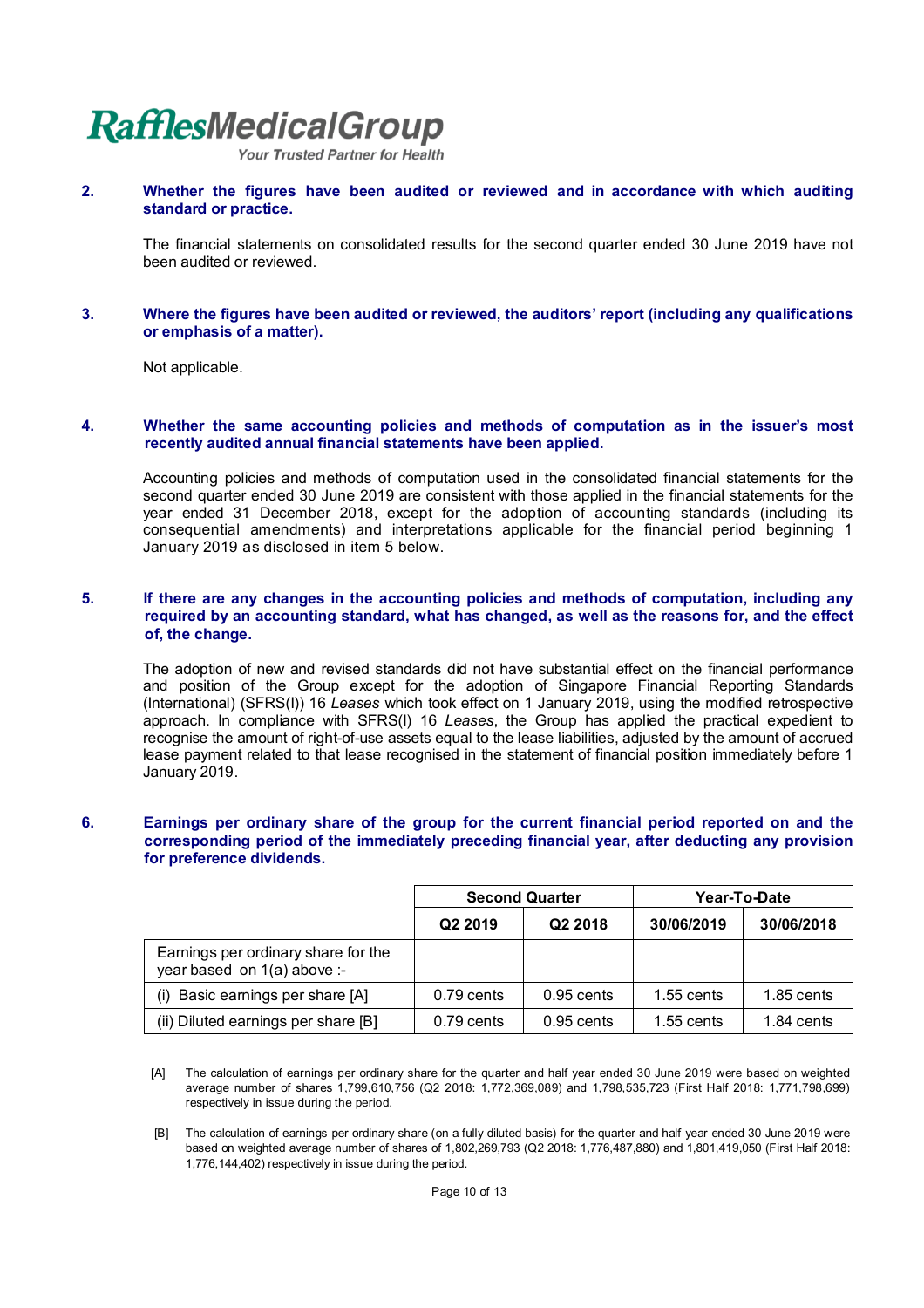Your Trusted Partner for Health

#### **7. Net asset value (for the issuer and group) per ordinary share based on the total number of issued shares excluding treasury shares of the issuer at the end of the:-**

**(a) current financial period reported on; and**

#### **(b) immediately preceding financial year.**

|                                        | Group       |             | Company     |             |
|----------------------------------------|-------------|-------------|-------------|-------------|
|                                        | 30/06/2019  | 31/12/2018  | 30/06/2019  | 31/12/2018  |
| Net asset value per ordinary share [C] | 44.86 cents | 44.54 cents | 35.65 cents | 36.50 cents |

[C] The calculation of net asset value per ordinary share was based on 1,827,817,757 shares as at 30 June 2019 (31 December 2018: 1,797,174,400).

#### **8. A review of the performance of the group, to the extent necessary for a reasonable understanding of the group's business. It must include a discussion of the following:-**

- **(a) any significant factors that affected the turnover, costs, and earnings of the group for the current financial period reported on, including (where applicable) seasonal or cyclical factors; and**
- **(b) any material factors that affected the cash flow, working capital, assets or liabilities of the group during the current financial period reported on.**

The Group recorded a quarterly revenue of **S\$127.0** million in Q2 2019 as compared to **S\$120.2** million in Q2 2018. Revenue for Healthcare Services division and Hospital Services division grew by **7.4%** and **3.4%** respectively. The increase in revenue from Healthcare Services division was the result of winning more insurance contracts and corporate clients. The growth in revenue from the Hospital Services division was contributed by patient growth.

Earnings before interest, taxes, depreciation and amortisation (**EBITDA**) increased by **0.3%** to **S\$25.0** million in Q2 2019. Net profit after tax for Q2 2019 decreased **15.7%** to **S\$14.2** million due to gestation losses for *RafflesHospital Chongqing* (**RHCQ**). The gestation loss for RHCQ was **S\$2.3** million at the EBITDA level in Q2 2019. Excluding the results of RHCQ, EBITDA would have increased by **9.3%** as compared to Q2 2018 and net profit after tax would have grown by **0.4%**. RHCQ was developed well within the budgeted costs. Operating costs for the first 6 months were significantly lower than anticipated. The management of RHCQ is making great efforts to reach out to the corporate and private patients of Chongqing.

Strong operating cashflows generated from the Group's business operations resulted in a healthy cash position of **S\$100.8** million. This was after accounting for the payment of **S\$18.4** million for fixed assets under development as well as capital expenditure in the second quarter of this year.

As in the last financial year, the Directors are pleased to declare for the financial year ending 31 December 2019, an interim ordinary dividend of **0.5** Singapore cents per ordinary share. The dividend will be paid on 30 August 2019.

*RafflesHospital Singapore* ranked first among private hospitals in the Singapore Management University Customer Satisfaction Index of Singapore 2018 (**CSISG 2018**). This is a testament to the hospital's unending efforts to ensure that patients receive care and service of the highest quality.

The *RafflesHospital Shanghai* project is progressing as planned. On 24 May 2019, the Group hosted a topping out ceremony to mark the completion of the building structure. More than 200 guests attended the event, including Deputy Prime Minister, Mr Heng Swee Keat and Vice Mayor of Shanghai Municipal People's Government, Mr Xu Kunlin.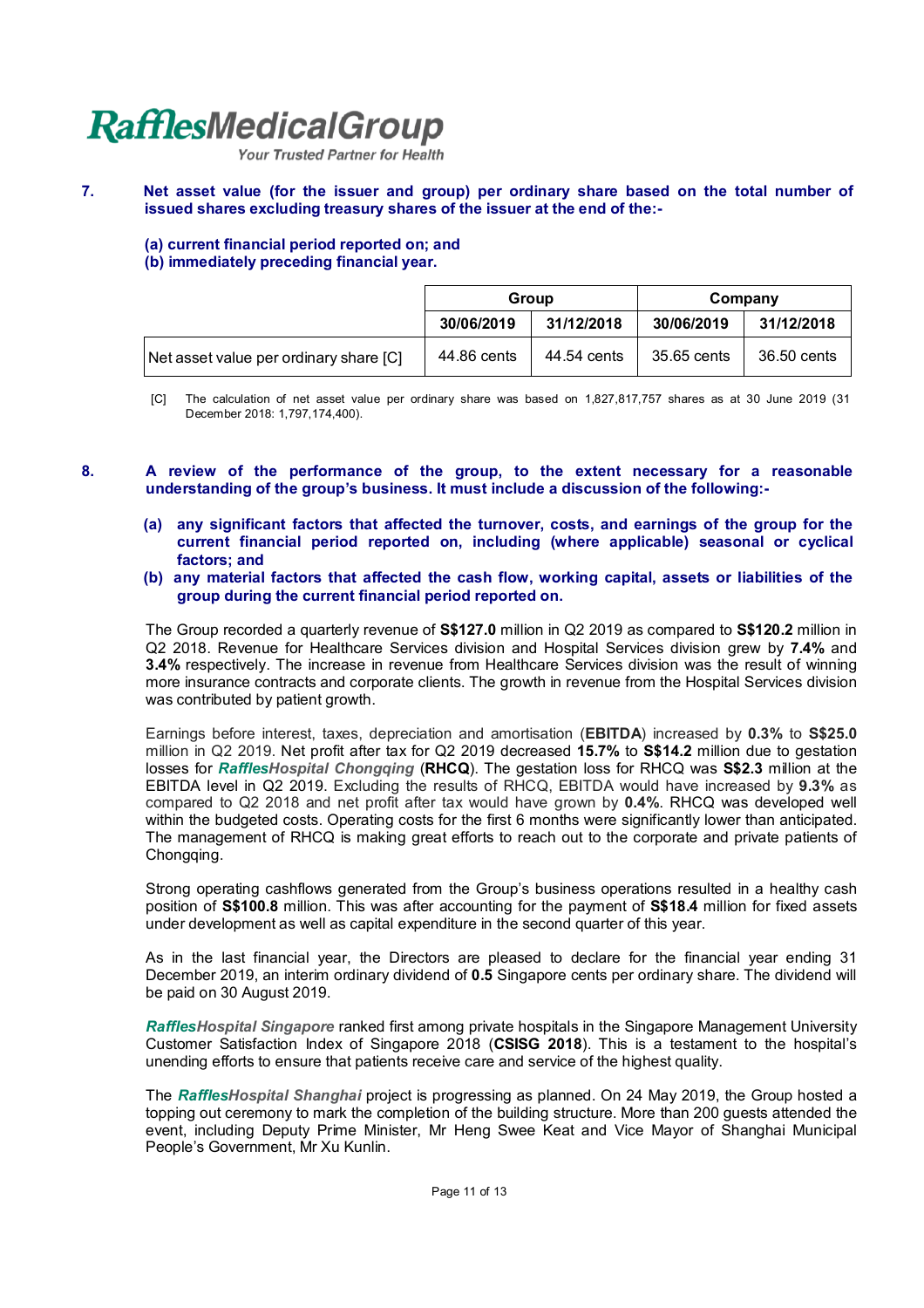Your Trusted Partner for Health

#### **9. Where a forecast, or a prospect statement, has been previously disclosed to shareholders, any variance between it and the actual results.**

The current financial period's results are in line with the Directors' expectations as disclosed in the Group's Q1 2019 results announcement.

#### **10. A commentary at the date of the announcement of the significant trends and competitive conditions of the industry in which the group operates and any known factors or events that may affect the group in the next reporting period and the next 12 months.**

After opening its doors on 2 January 2019, *RafflesHospital Chongqing* is now operating 24/7 and staffed by a team of multi-disciplinary international and local doctors.

Through *RafflesConnect, RafflesMedical* started its digitalisation journey. *RafflesConnect* is a healthcare platform that enables personalised patient engagement and access for their healthcare needs, *inter alia,* make appointments, access their personal health records, customised health information, tips on health interests and travel preparations. Through this secure platform, patients can now consult a doctor 24/7 via tele-consultation and have their medication delivered to them.

*RafflesHealthinsurance* saw a boost to the employee benefit business as a result of winning several new corporate accounts. The *RafflesMedical* network of clinics and *RafflesHospital* will enable *RafflesHealthinsurance* insured members access to quality care.

Based on current conditions and barring unforeseen circumstances, the Group is expected to remain profitable in 2019 despite gestation losses for *RafflesHospital Chongqing*.

#### **11. Dividend**

#### **(a) Current Financial Period Reported On**

#### **Any dividend declared for the current financial period reported on?** Yes

| l Name of dividend                   | Interim                                       |
|--------------------------------------|-----------------------------------------------|
| Dividend Type                        | Ordinary                                      |
| Dividend Amount per Share (in cents) | 0.5 cent per ordinary share<br>(one-tier tax) |
| Tax Rate                             | Tax Exempt                                    |

#### **(b) Corresponding Period of the Immediately Preceding Financial Year**

**Any dividend declared for the corresponding period of the immediately preceding financial year?** Yes

| l Name of dividend                   | Interim                                       |
|--------------------------------------|-----------------------------------------------|
| Dividend Type                        | Ordinary                                      |
| Dividend Amount per Share (in cents) | 0.5 cent per ordinary share<br>(one-tier tax) |
| l Tax Rate                           | Tax Exempt                                    |